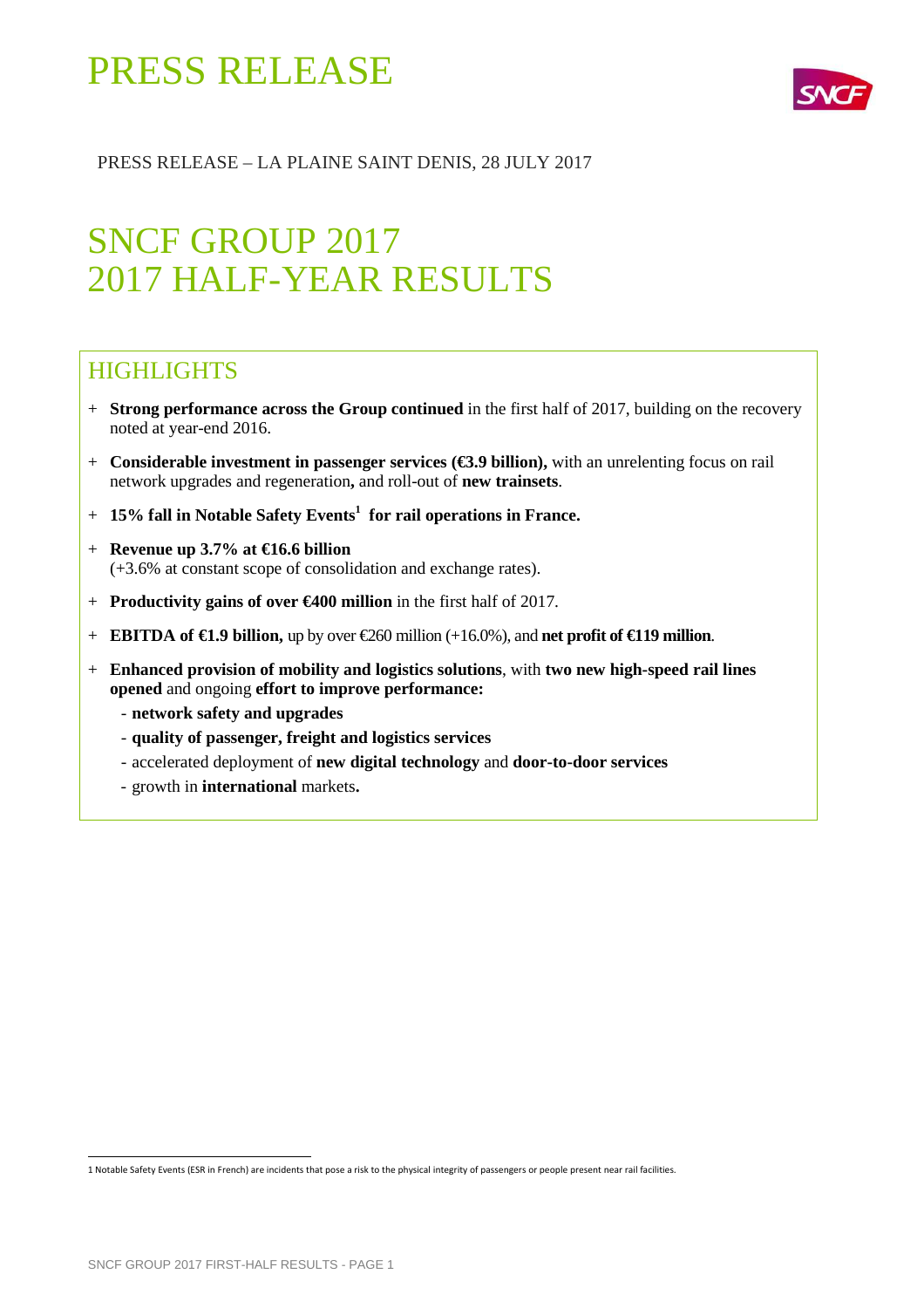### **SNCF GROUP RESULTS IN FIRST HALF OF 2017**

### Business picks up in France and on international markets

Results for the first half of 2017 confirmed a rally in Group businesses since the end of 2016. **SNCF reported revenue of**  $\epsilon$ **16.6 bn for the period, up 3.7% from the first half of 2016 (+3.6% at constant** scope of consolidation and exchange rates), with SNCF Mobilités outperforming its initial targets.

Four contributing factors included:

**1 / A revamped approach to passenger business, with a focus on new packages and low fares.**  This has intensified since 2016 to attract long-distance passengers who would not otherwise travel by rail. Low-cost ticket sales reached a record high, bolstered by the **renewed appeal of France as a holiday destination** and trips postponed following strikes, trends that cut into 2016 operations.

- **In France, TGV high-speed rail traffic rose 8.4%** with sales up 5.9%. The new **TGVMax railcard**, launched January 25, offers unlimited travel for 16- to 27-year-olds, and has already won 90,000 subscribers, many of whom also use car-sharing. Cardholders have made **1.8 million journeys in five months**, and accounted for 6% of total second-class travel in June.
- **Ouigo traffic rose +20%** from 30 June 2016; this low-cost option now accounts for 5.4% of all high-speed rail travel in France, up from 4.9% in 2016.
- **Eurostar** set new records, carrying more than **5 million passengers** over the six-month period, while **60% of travellers** with **IZY**, the low-cost offer from Thalys, were **new customers**.
- **Intercités reported a +4.2% rise in traffic** reflecting the success of its sales campaign and replacement of rolling stock under the framework agreement with the French State covering 2016- 2020.
- Other mobility options also benefited and continued to expand their reach. They include **Ouibus**, with long-distance coaches serving 20 new destinations since April; **Ouicar** car rentals between individuals; and **idVroom** commuter car-pooling.

**2 / Improvements in the overall economy** benefited all business areas, including commuter transport, despite an increase in work on tracks as part of ongoing network upgrades.

- **The number of passengers on TER regional trains rose 4.7% in the six months to 30 June and ticket sales increased 4.9%,** with more travellers buying tickets at voyages-sncf.com. This is the first time since 2012 that ticket revenues have outpaced growth in traffic.
- Replacement of rolling stock and renovation of train lines in the Paris Region—which accounts for 70% of rail traffic in France—were highlights of H1, as part of an overall programme to boost ontime arrivals and provide more frequent trains, but also to meet a steady rise in passenger numbers. As in 2016, **Transilien** commuter service in the Paris region **continued to expand, with traffic up +2.0%**. This was due in large part to the extension of Navigo railcards' validity to the entire Paris region.
- **Keolis sales rose 2.3% overall, with a 6.4% increase on international markets**. The company won management contracts for urban and regional networks in France and abroad—Utrecht in the Netherlands, renewed contracts in French cities Dijon and Lyon, and a new contract in Bayonne.

**3 / SNCF Logistics reported a +3.7% rise in sales from 30 June 2016** (+3.3% at constant scope of consolidation and exchange rates). All division businesses reported growth. Geodis saw activity rise 3.4%, driven by a strong showing at Geodis America (formerly OHL) but also a range of other commercial successes. Rail and multimodal freight haulage face ongoing pressure (grain crisis since mid-2016) and fierce competition.

**4 / Further acceleration in the pace of engineering works as part of an overall upgrade of the rail network. Related investments totalled €2.3 billion in the first six months of the year,** including €1.6 billion financed by SNCF Réseau. Over half went to commuter lines, especially in the Paris region, in keeping with the multi-year performance contract signed between the French State and SNCF Réseau in 2017. This calls for €34 billion to be invested in the ore network between 2017 **and 2026.**

**Revenue up +3.7%**

#### **8.4%**

**rise in TGV high-speed rail traffic in France**

**1.8 m in journeys with TGVMax railcards in 5 months** 

**20% rise in Ouigo traffic**

**5 million Eurostar passengers in H1 2017** 

**4.7% rise in passengers on TER regional trains**

**Keolis +6.4% on international markets** 

**2.0% rise in traffic in the Paris region** 

**SNCF Logistics revenue up 3.7%**

#### **€2.3 bn**

**invested to upgrade the network,** 

**including €1.2 bn for commuter lines** 

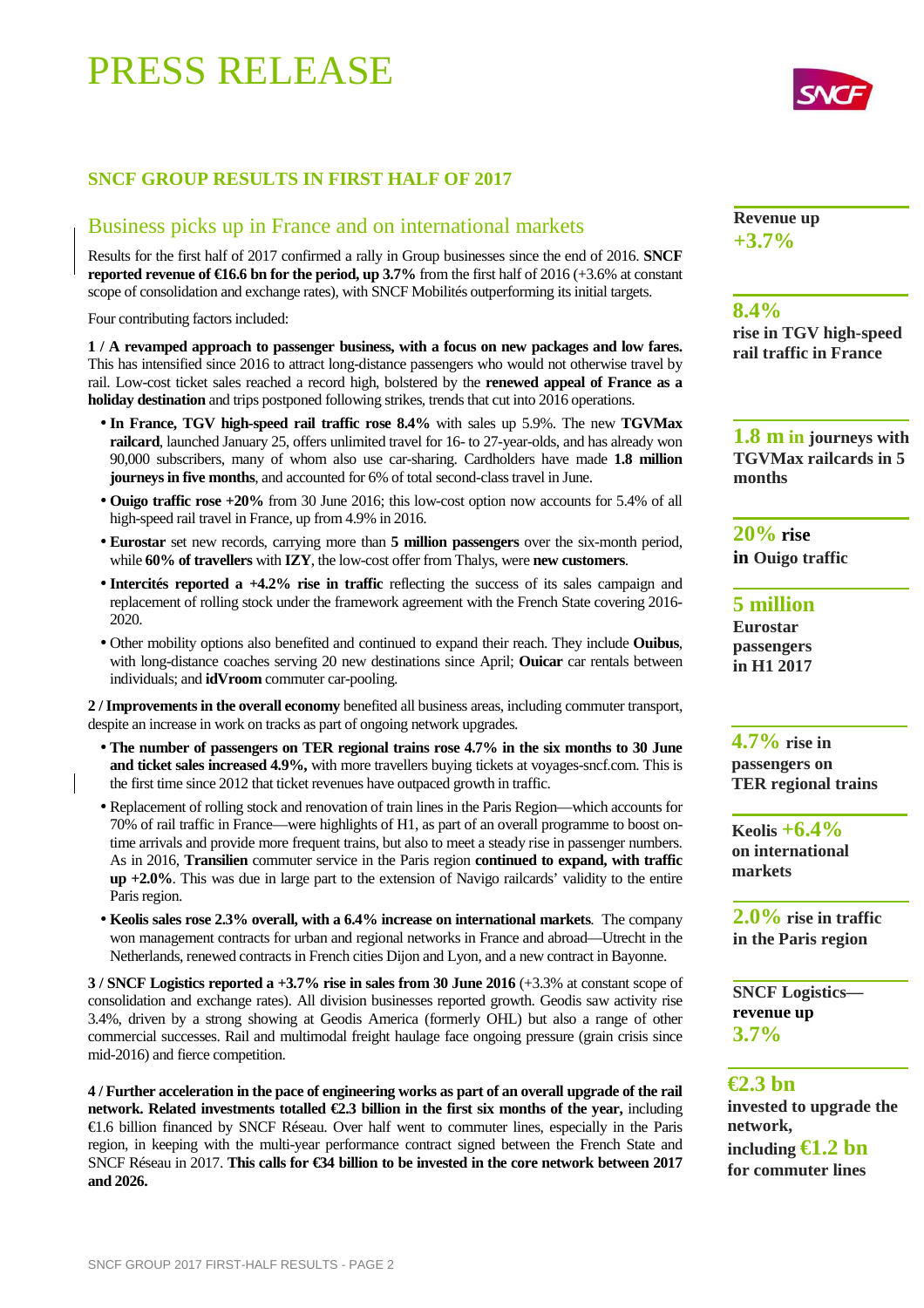For SNCF Réseau, a key development in the six months to June 30 was roll-out of a transformational programme that involved deployment of core projects to improve train circulation. This included new centralized command sites at the Paris-Lyon, Paris-Aulnay Roissy Mitry stations after five years of works. Start-up of commercial service on the new high-speed rail lines serving France's Atlantic seaboard (Océane and Brittany) was an unmitigated success.

Gares & Connexions finished the new multimodal transport hub at Bordeaux-Saint-Jean station in the run-up to opening of the Océane high-speed link.

**Strategic acquisitions continued** with a view to raising total sales outside France to 50% (including 50% in Europe), up from 1/3 today. SNCF Logistics beefed up its European presence by acquiring a **45% interest in rail freight group BLS Cargo,** a subsidiary of Switzerland's Bern Lotschberg Simplon. Carpark builder and operator EFFIA Stationnement, no. 2 in France, made its first foreign acquisition, **Belgium's Alfa Park**. And in February this year, Voyages-sncf.com signed **a partnership agreement with Alibaba** to develop its operations in **China**.

### Against this backdrop, SNCF Group continued to invest in performance…

**The group recorded an additional €400 million in productivity gains** since the beginning of 2017 by continuing its cross-division performance plan, SNCF Réseau's industrial plan, and SNCF Mobilités' industrial and commercial plan. This figure represents **over 60% of the group's full-year target for 2017 (€670 million).** Savings were achieved by optimizing purchasing for network renovation, reducing production costs, launching a highly responsive sales policy, adapting supply, combatting ticket fraud, and trimming structural costs.

Notwithstanding these efforts, SNCF Group pursued its schedule for new hires, taking on **over 5,700 new staff members<sup>1</sup> in France in the first six months of the year,** more than half in rail operations proper.

**Efforts to integrate digital technology into industrial processes gathered pace,** with a particular focus on **connected objects and the Internet of Things**. This opened vast scope for improving quality at lower cost, for a true leap in performance. Example: **1,000 freight cars will be geolocalized** in 2017, making rolling stock more productive. SNCF Réseau has set up a special subsidiary, Altametris, to develop use of **reconnaissance drones for more efficient infrastructure management and maintenance.** And in 2017, Voyages-sncf.com—renamed **OUI.sncf** and a more intuitive, more customized source of travel inspiration—will become the group's chief digital ticket sales driver.

#### … and in customer service…

Large-scale investment continued throughout the first half of 2017 to reach a total of **€3.9bn, including 70% financed by SNCF itself.** Over 90% of investments were in France.

With **€2.3bn committed to upgrades of the rail network**, prority went to safety and performance of infrastructure used by **commuter trains**. **€1.5bn was invested in carrier operations** at SNCF Mobilités, with over two-thirds in rolling stock. This included trainsets used by Francilien (Paris region), tram-train service, Regiolis, Regio2N, TGV Océane (linking Paris and the Atlantic seaboard) and Eurostar (Vélaro)).

#### …achieving good results.

The uptick in business linked to unrelenting cost-cutting led to **gross profit (EBITDA) of €1.9 billion, up €264 million (+16.0%)** from June 30, 2016, and **net profit of €119 million.**

**Over €400m in productivity gains since January 2017** 

**€3.9 bn invested to improve customer service**

**€1.9 bn EBITDA** 

**€119 m rise in net profit**

 $\overline{a}$ 



<sup>1</sup> On permanent and/or unlimited contracts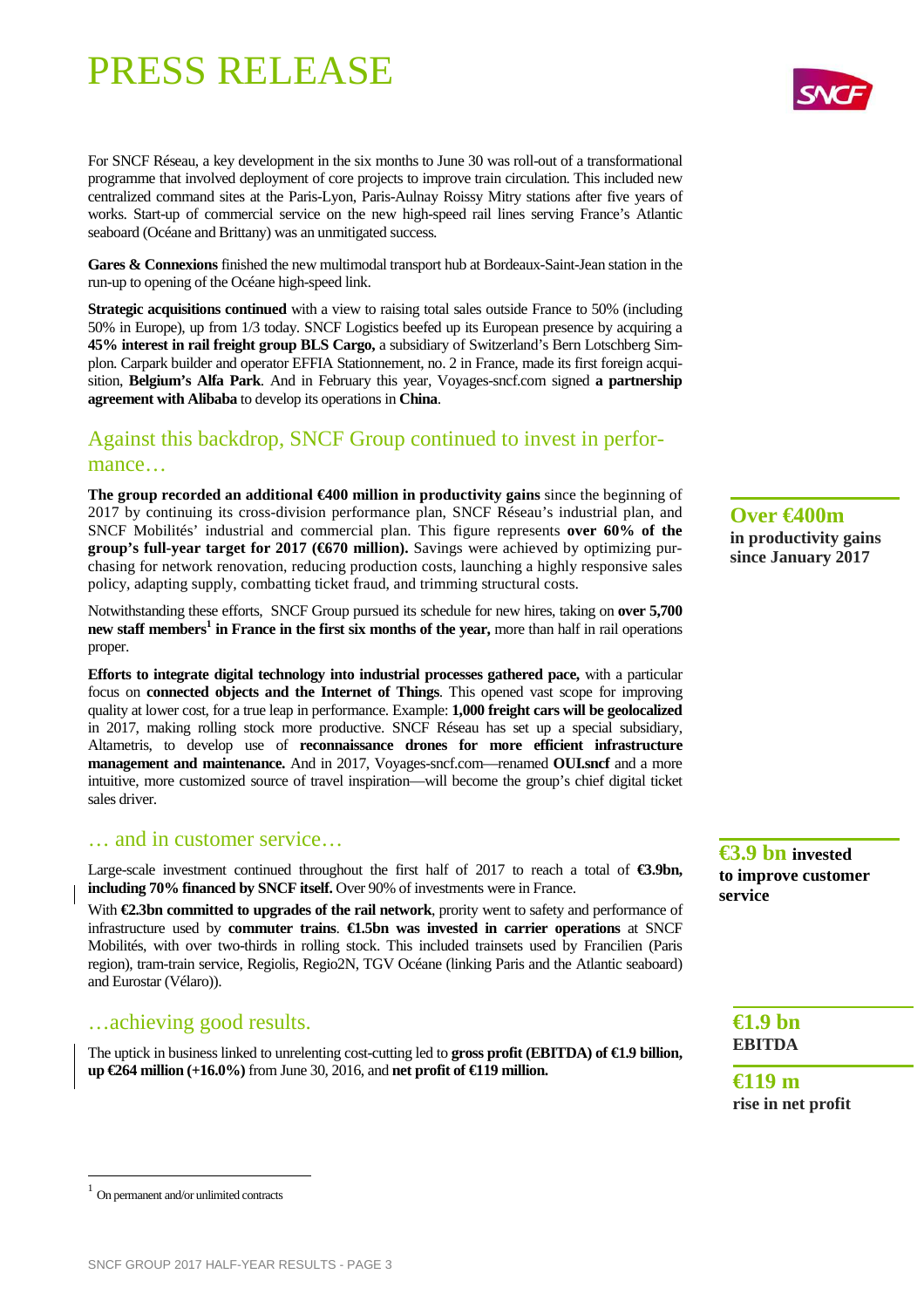#### **OUTLOOK FOR YEAR-END 2017**

### SNCF Group's transformation gathers pace, driven by the digital revolution, door-to-door mobility, and international growth

**SNCF Group is pursuing bold strategic goals and stepping up its efforts to cut costs and boost productivity** in response to passenger demand. At the same time, its aggressive sales policy is designed to boost revenue and lay the foundations for opening domestic rail markets to competition.

#### Prime focus: commuter transport and high-speed rail

The second half of 2017 was marked by the **successful launch of the new TGV Océane line linking Paris to Bordeaux in just 2h 04 minutes, and the TGV Ouest line linking the French capital to Rennes in 1h 25 minutes.** Statistics show that TGV Océane is SNCF's most popular high-speed line this summer, ahead of the Paris-French Rivieria line. **Over 1.3m new passengers are expected to travel on the two new lines by the end of the current year**, and eventually they will account for **one-third of all high-speed rail traffic in France**.

In commuter rail, Transilien inaugurated the T11 Express tram line—**the first in the future Grand Paris line ringing Paris.** In Manchester, Keolis began operating the UK's largest light rail network in July, and is now the country's top tram operator.

#### **TGV Océane**

**high-speed rail links Paris to Bordeaux in 2h04**

#### **TGV OUEST**

**Paris to Rennes 1h25** 

### **Commuter**

**transport** 

**T11 Express starts up in Paris Operation of UK's largest light rail network in Manchester.** 

#### **SNCF GROUP: KEY FIGURES FOR H1 2017**

| CONSOLIDATED DATE (IFRS)<br>$IN \in MILLION$                    | H1 2016 P | H <sub>1</sub> 2017 | At constant<br>scope of consol-<br>idation and<br>exchange rates |
|-----------------------------------------------------------------|-----------|---------------------|------------------------------------------------------------------|
| <b>Revenue</b>                                                  | 16 033    | 16 623              |                                                                  |
| Change H1 2017/H1 2016                                          |           | $+3.7\%$            | $+3.6%$                                                          |
| Gross margin (EBITDA)*                                          | 1655      | 1919                |                                                                  |
| As % of revenue                                                 | $10.3\%$  | 11.5%               |                                                                  |
| Financial profit                                                | $-820$    | -659                |                                                                  |
| Net profit (attributable to equity holders of<br>parent company | $-1.59$   | 119                 |                                                                  |
| Self-financing capacity                                         | 863       | 1 105               |                                                                  |
| <b>Total investment</b>                                         | 4 0 3 0   | 3879                |                                                                  |
| Including investment by SNCF                                    | 2884      | 2 702               |                                                                  |

*Financial statements published by SNCF Mobilités and SNCF Réseau at 30 June 2017 have been reviewed by auditors. SNCF Group's consolidated accounts at 30 June have not undergone a similar review.* 

#### *P = Pro forma :*

 *(\*) A revised definition of Gross margin (EBITDA) was adopted in January 2017: EBITDA now excludes write-backs of provisions utilised, i.e., after deduction of costs covered by provisions. This definition corresponds to that normally used by comparable companies.* 

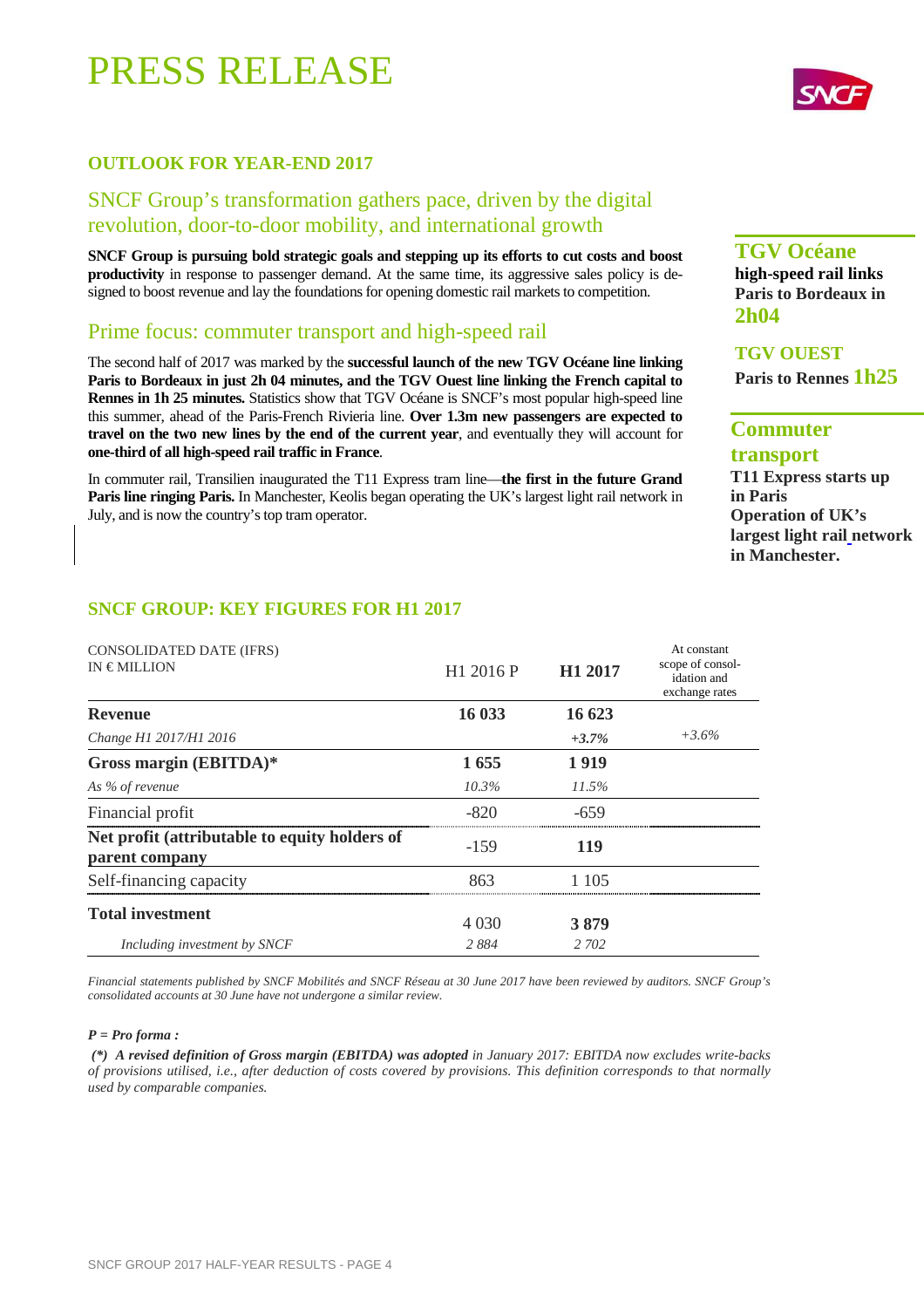

## SNCF MOBILITÉS: H1 2017 RESULTS

#### **Business**

In the first half of 2017, SNCF Mobilités generated revenue of €15,761 million, up 4.0% over 30 June 2016 at constant scope of consolidation and exchange rates. Excluding the impact of strikes in H1 2016, growth comes to 2.4%.

SNCF Voyageurs was up 4.8% over 30 June 2016, at constant scope of consolidation and exchange rates. Voyages SNCF was up 6.6% at constant scope of consolidation and exchange rates (up 4.5% excluding

strikes), with 5.9% growth for TGV France and 7.1% growth for Europe (+6.9% for Eurostar and +10.3% for Thalys). Ouibus showed a rise of 18.0%.

Transport under contract with the French State grew 3.3%, with TER regional service up 2.7% and Transilien commuter rail in the Paris region up 4.8%.

At SNCF Gares & Connexions, revenue was up 10.8%, amid gains for its engineering works/consultancy business and its subsidiaries, especially AREP (SNCF subsidiary for architect and design).

Keolis was up 2.3% at constant scope of consolidation and exchange rates, buoyed by 6.4% growth on international markets. In France, business was down a slight 1.1% due to loss of the Lens transport network contract.

SNCF Logistics grew 3.3% (at constant scope of consolidation and exchange rates), with Geodis up 3.4%. Freight Forwarding gained 7.7% thanks to strong growth in volumes, with Contract Logistics up 12.2% and Contract Logistics US up 5.4%. TFMM rail & multimodal freight transport gained 3.3% (-3.7% excluding the impact of strikes in H1 2016), and Ermewa was up 1.6% over 30 June 2016.

#### EBITDA and net profit

Buoyed by gains in passenger business, EBITDA rose to  $\epsilon$ 1,179 million at 30 June 2017. This represents 7.5% of revenue, up from 4.9% at 30 June 2016.

With business on the rise, SNCF Mobilités continued to deploy its performance plan, applying rigorous cost control and making additional productivity gains since January 2017, in line with its goals for the year. As a result, SNCF Mobilités reported a net profit of €338 million.

### Cash from operations

Self-financing capacity rose to €846 million, reflecting the improvement in EBITDA and covering 84% of investments, compared with less than 50% at 30 June 2016. Free cash flow was  $\epsilon$ 284 million, with investments in SNCF Mobilités operations at  $\epsilon$ 1,508 million (all funding sources combined) and SNCF's own investments accounting for  $\epsilon$ 1.010 million of that total.

#### Net indebtedness

SNCF Mobilités continued to reduce its net financial debt, which came to €7,703 million at 30 June 2017. This was down from €7,974 million at 31 December 2016 and €8,203 million at 30 June 2016.

#### Challenges & outlook

Results for the second half of 2017 should benefit from continued momentum in the French passenger market and from the upturn in traffic outside France, although economic, geopolitical and labour-related uncertainties persist. As a result, the priority continues to be boosting sales, stepping up productivity gains, and continued rigorous financial management. SNCF Mobilités will pursue these proactive efforts in tandem with its three overarching priorities: growth in public transport, growth on markets outside France, and digital innovation.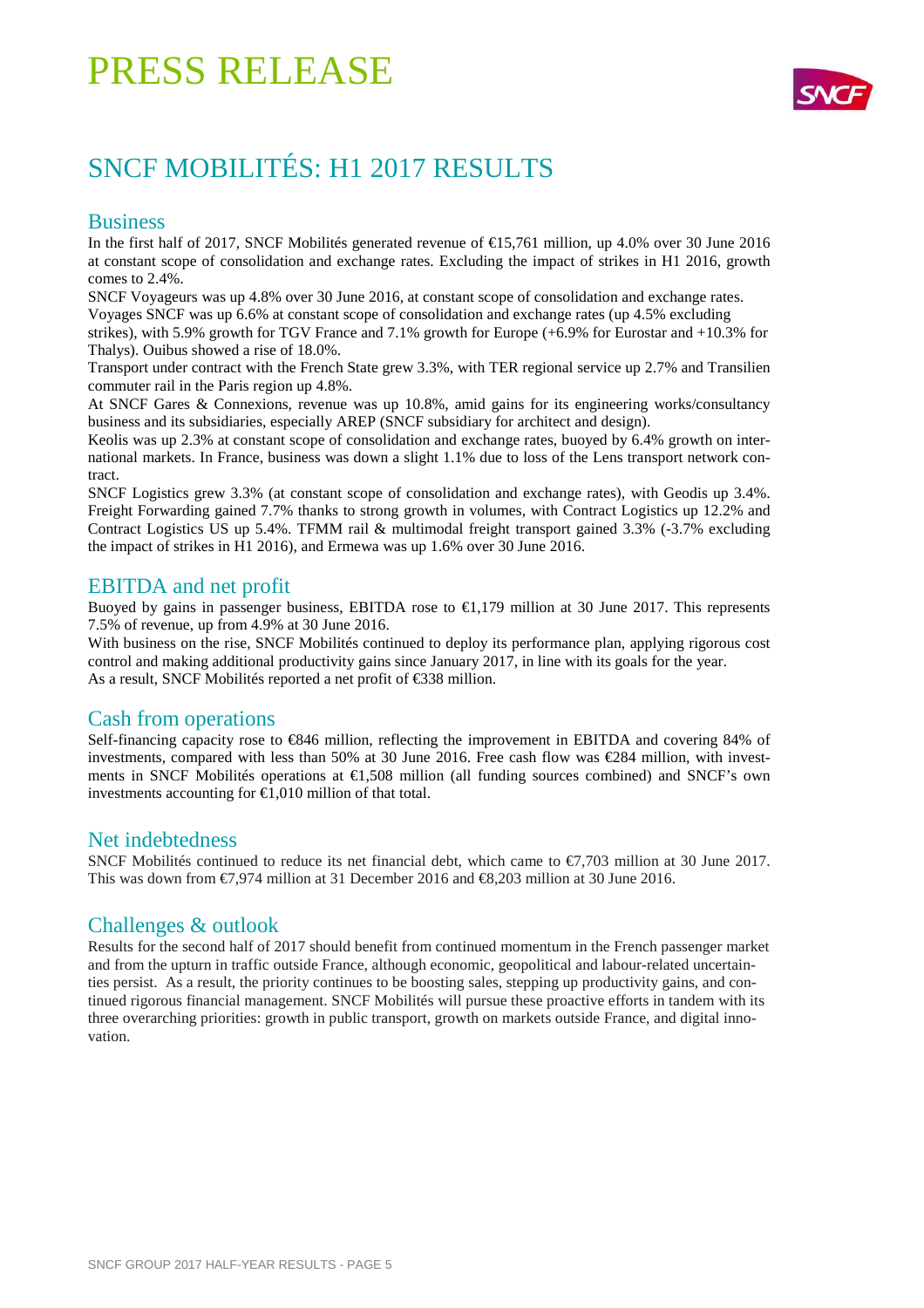

### KEY FIGURES—SNCF MOBILITÉS

*SNCF Mobilités' financial statements at 30 June 2017 were subject to limited review by auditors. They were closed and approved by the Board of Directors of SNCF Mobilités at its meeting on 28 July 2017.* 

| CONSOLIDATED DATA (IFRS)<br>IN $\in$ MILLIONs                       | H1 2016 P | H1 2017 | Change   | At constant scope<br>of consolidation<br>and exchange rates |
|---------------------------------------------------------------------|-----------|---------|----------|-------------------------------------------------------------|
| <b>Revenue</b>                                                      | 15 143    | 15 761  | $+4.1%$  | $+4.0%$                                                     |
| <b>SNCF Voyageurs</b>                                               | 7 2 9 6   | 7619    | $+4.4%$  | $+4.8%$                                                     |
| Incl. Voyages SNCF                                                  | 3 3 5 1   | 3 5 4 3 | $+5.7%$  | $+6.6%$                                                     |
| <b>SNCF Gares &amp; Connexions</b>                                  | 206       | 228     | $+10.8%$ | $+10.8%$                                                    |
| <b>SNCF</b> Logistics                                               | 4936      | 5 1 1 8 | $+3.7%$  | $+3.3%$                                                     |
| <b>SNCF Keolis</b>                                                  | 2 5 2 6   | 2599    | $+2.9%$  | $+2.3%$                                                     |
| <b>EBITDA*</b>                                                      | 743       | 1 1 7 9 |          |                                                             |
| As % of revenue                                                     | 4.9%      | 7.5%    |          |                                                             |
| <b>SNCF Voyageurs</b>                                               | 302       | 671     |          |                                                             |
| Incl. Voyages SNCF                                                  | 142       | 488     |          |                                                             |
| <b>SNCF Gares &amp; Connexions</b>                                  | 73        | 93      |          |                                                             |
| <b>SNCF Logistics</b>                                               | 180       | 190     |          |                                                             |
| <b>SNCF Keolis</b>                                                  | 133       | 149     |          |                                                             |
| Financial profit                                                    | $-207$    | $-131$  |          |                                                             |
| Net profit (attributable to<br>equity holders of parent<br>company) | $-25$     | 338     |          |                                                             |
| Self-financing capacity                                             | 510       | 846     |          |                                                             |
| <b>Total investment</b>                                             | 1578      | 1508    |          |                                                             |
| <b>Including SNCF Mobilités</b><br>capital investment               | 1073      | 1010    |          |                                                             |
| Free cash flow**                                                    | $-592$    | 284     |          |                                                             |
| Net indebtedness                                                    | 8 203     | 7703    |          |                                                             |

#### *P = Pro forma :*

*(\*) A revised definition of Gross margin (EBITDA) was adopted in January 2017: EBITDA now excludes write-backs of provisions utilised, i.e., after deduction of costs covered by provisions. This definition corresponds to that normally used by comparable companies. For information: under the prior definition, EBITDA for H1 2017 would be €1,245m (7.9% of revenue) vs €833m for H1 2016 (5.5% of sales).* 

*(\*\*) A revised definition of Free cash flow was also adopted in January 2017 to better reflect resources linked to operations by integrating changes in working capital requirement and tax. For information, under the prior definition Free cash flow for H1 2017 would be -€12 million vs -€397 million in H1 2016.*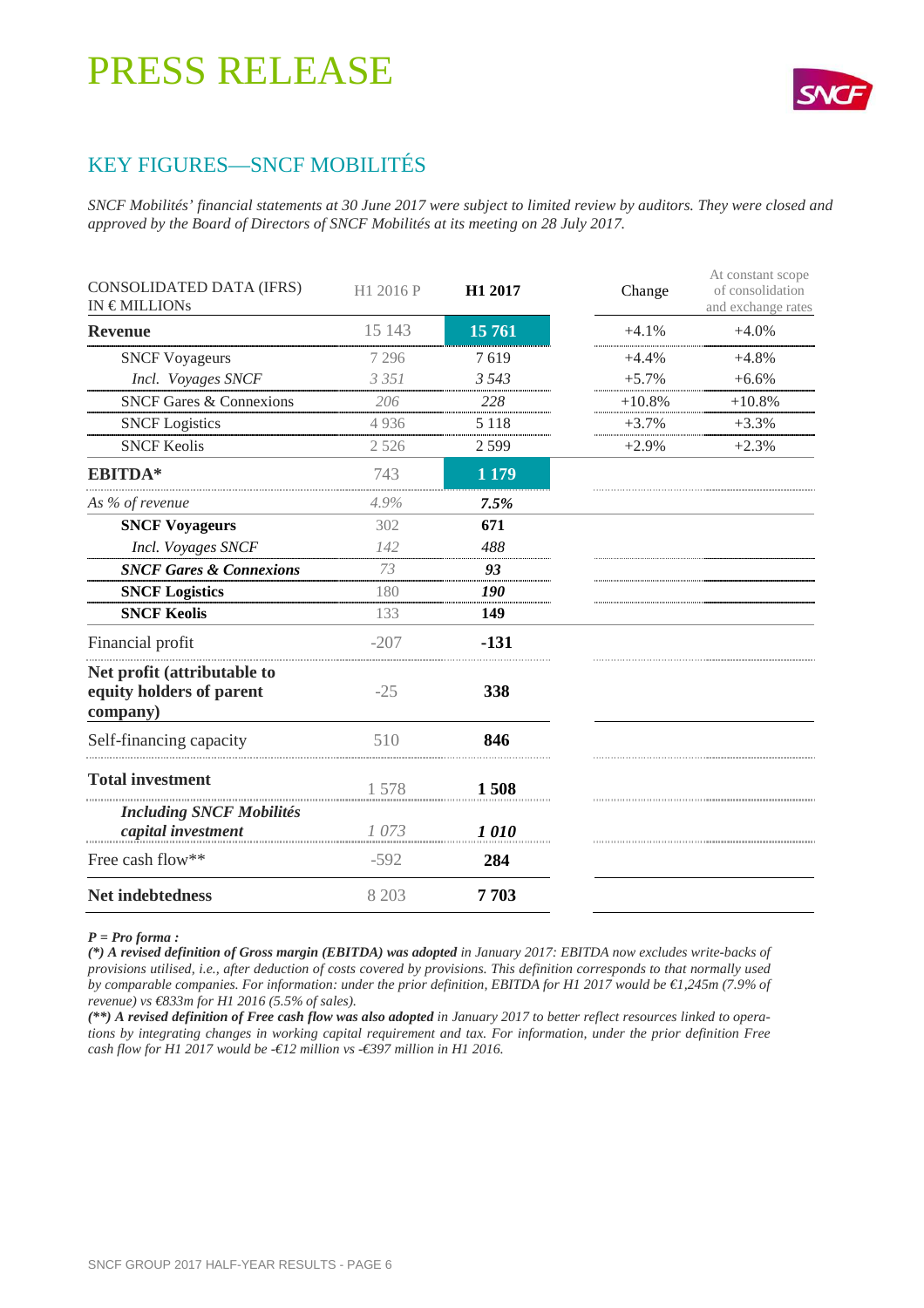

## SNCF RÉSEAU: H1 2017 RESULTS

### Highlights and business

On 31 March 2017, the French State published a decree on the financing of SNCF Réseau investments. Under the terms of the decree, SNCF Réseau's exposure to investments in rail network development may not exceed a "Golden Rule" ratio\* of 18. On 18 April, the Board of Directors determined that this ratio stood at 22.24, based on the company's 2016 financial statements.

SNCF Réseau reported revenue of €3,204 million, up0.8% over H1 2016. Excluding the impact of strikes in H1 2016, revenue was down 1.1%, due primarily to a train mix effect (regional trains vs TGV high-speed rail and Eurostar Paris/London service) and a model fare schedule (track access charges) for passenger trains. Train-kilometres rose by 10.6 million (M tkm), or 4.6%. Excluding the strikes in H1 2016, this indicator was unchanged from 2016 (up 0.4 million tkm, or 0.2%).

#### Performance plan

The multi-year performance plan signed with the French State on 20 April 2017 requires SNCF Réseau to adopt a cost-savings plan for both investments and operations, with the goal of saving  $\epsilon$ 0.5 billion by 2021 and  $\epsilon$ 1.2 billion by 2026. With that in mind, the company launched a performance plan to achieve its 2021 goal. This plan is geared around 29 key actions targeting steady renovation of the rail network, technological advances, longer windows for engineering works, and more efficient procurement. Since 1 January 2017, it has already saved SNCF Réseau at least €45 million.

#### EBITDA and net profit

EBITDA came to €840 million at 30 June 2017. This was down slightly from H1 2016, due primarily to the expanded workforce required to carry out renovation works and other projects. Though SNCF Réseau reported another net loss of €97 million, this represented an improvement over 2016, thanks to non-recurring financial income of €85 million.

#### Cash from operations

Self-financing capacity fell to  $\in$ 836 billion, reflecting the decline in EBITDA. With  $\in$ 2.3 million in rail network investments now underway, SNCF Réseau's priority continues to be renovating the busiest portions of the core network, with the renovation programme now at  $\epsilon$ 1.2 billion.

#### Net indebtedness

Net indebtedness came to  $\in$ 46.1 billion, a  $\in$ 1.2 billion improvement over 31 December 2016 ( $\in$ 44.9 billion), in line with the 2017 performance plan. SNCF Réseau has incurred a total of  $\epsilon$ 2.8 billion in long-term debt in 2017, raising these funds in 12 separate transactions in various currencies, with an average maturity of 18 years. Its strategy is focuses on new products and formats, including inflation-indexed bonds and bonds in foreign currencies. SNCF Réseau currently conduct a strategy based on new financial products and formats and has raised €1 billion through its second "green bond" issue, with a maturity of 17 years—the largest and longest green issue on record for a French entity.

#### Challenges & outlook

SNCF Réseau is committed to continuous improvement in efficiency, combining innovation with cost control. In the second half of 2017, the company will continue to work toward the 2017 goals set by performance plan. These include cost savings of over €100 million and continued heavy investments (€5.3 billion). Renovation of the core network ( $\epsilon$ 2.6 billion) will be the top priority, with 1,600 project sites, 1,000 km of track, 500 switches and 400 km of catenaries replaced. The Nîmes-Montpellier rail bypass, set to begin operating in December 2017, will mark a milestone.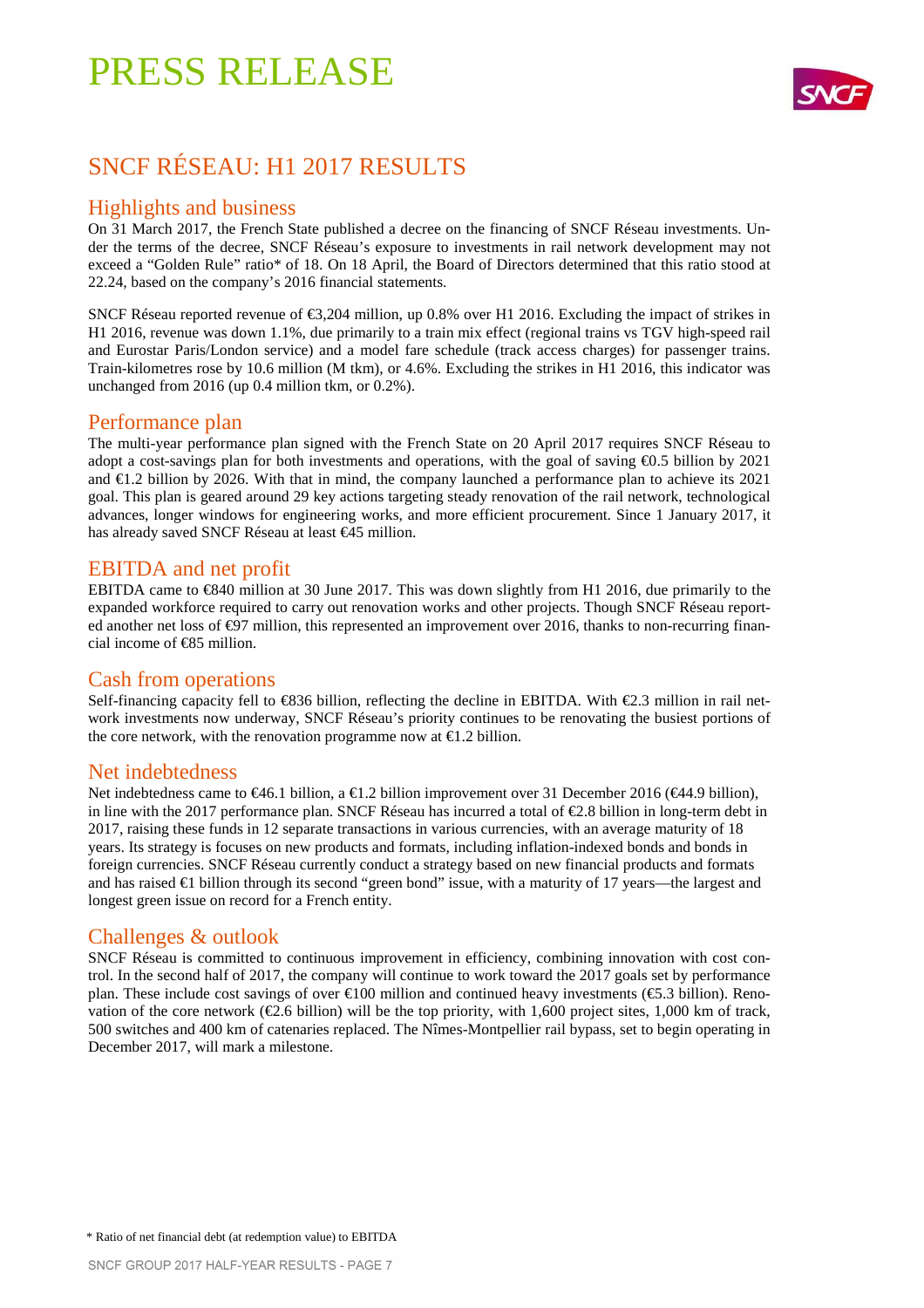

### KEY FIGURES—SNCF RÉSEAU

*SNCF Mobilités' financial statements at 30 June 2017 were subject to limited review by auditors. They were closed and approved by the Board of Directors of SNCF Mobilités at its meeting on 26 July 2017.* 

| CONSOLIDATED DATA (IFRS)                                             |                          |                     |           | At constant<br>scope of                |
|----------------------------------------------------------------------|--------------------------|---------------------|-----------|----------------------------------------|
| IN $\epsilon$ MILLIONS                                               | H <sub>1</sub> 2016<br>P | H <sub>1</sub> 2017 | Change    | consolidation<br>and exchange<br>rates |
| <b>Revenue</b>                                                       | 3 1 7 9                  | 3 2 0 4             | $+0,8%$   | $+0.8\%$                               |
| Includes amounts invoiced<br>to SNCF Mobilités<br>(track access fee) | 1816                     | 1849                |           |                                        |
| Gross profit (EBITDA)*                                               | 850                      | 840                 | $-1.2%$   | $-1.2\%$                               |
| Current operating profit                                             | 436                      | 423                 | $-2.7\%$  | $-2.7\%$                               |
| Financial profit                                                     | $-603$                   | $-521$              | $-13.6%$  | $-13.6%$                               |
| Net profit (attributable to<br>equity holders of parent co.)         | $-167$                   | -97                 | $-42.0\%$ | $-42.0\%$                              |
| Self-financing capacity <sup>1</sup>                                 | 851                      | 836                 | $-1.8%$   | $-1.8\%$                               |
| Total investments <sup>2</sup>                                       | $-2,486$                 | $-2325$             | $-6.5%$   | $-6.5\%$                               |
| <b>Including SNCF Réseau</b><br>capital investments                  | $-1842$                  | $-1568$             | $-14.9%$  | $-14.9%$                               |
| <b>Free cash flow</b>                                                | $-1402$                  | $-1510$             | $+6.6%$   | $+6.6\%$                               |
| Net indebtedness <sup>3</sup>                                        | $-44256$                 | $-46143$            | $+4.6%$   | $+4.6%$                                |

1 Excludes financial expense and tax.

<sup>2</sup> By integrating investments in the SEA (High speed line Sud Europe Atlantique – Tous Bordeaux) concession financed by third parties, operating costs excluding capitalised interest and working capital requirement for investments, the total stands at €2,512m at 30 June 2017 and €2,387m at 30 June 2016.

3 Net indebtedness corresponds to Net Financial Debt + PPP debt – PPP receivables. Debt as reimbursement value (French GAAP) totals €44,293m at 30 June 2017 (€40,798m at 30 June 2016) and corresponds to debt at book value (French GAAP) excluding PPP, accrued interest not yet due and collateral.

#### *P = Pro forma:*

*(\*) A revised definition of Gross margin (EBITDA) was adopted in January 2017: EBITDA now excludes write-backs of provisions utilised, a definition that corresponds more closely to that normally used by comparable companies. Note that under the prior definition, EBITDA for H1 2017 would be* €860m (26.8% of revenue) vs €855m for H1 2016 (26.9% of *sales).* 

(\*\*) A revised definition of Free cash flow was also adopted in January 2017 that takes into account changes in work*ing capital requirement and tax. For information, under the prior definition Free cash flow for H1 2017 would be - €1,538m vs -€1,190m in H1 2016.*